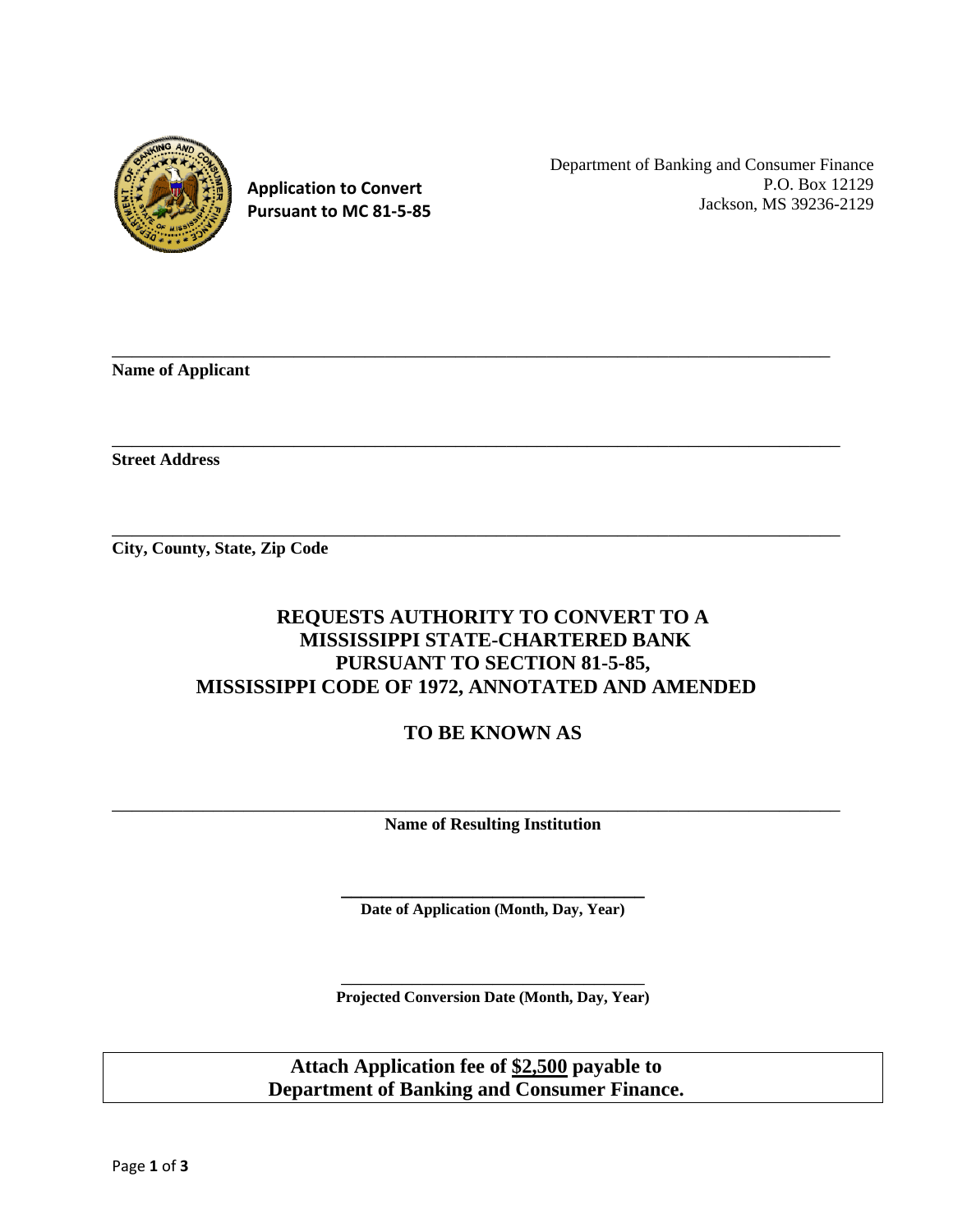## **GENERAL INSTRUCTIONS**

- 1. Type or print this application.
- 2. Please submit three copies, including all attachments, to the Department.
- 3. Please provide a copy of the completed conversion application to your current Federal regulator and your prospective Federal regulator as required by the Dodd Frank Act Section  $612(e)(1)$ .
- 4. In accordance with Mississippi Code (MC) 81-5-85 submit the following:
	- i) A Certificate of the President and Cashier asserting:
		- (1) Affirmative vote of the shareholders owning at least two-thirds (2/3) of the capital stock outstanding, or
		- (2) or of fifty-one percent (51%) or more of the total number of members, at a meeting called by directors subject to the manner described in MC 81-5-85, and
		- (3) compliance with the laws of the United States.
	- ii) A Plan of Conversion.
	- iii) Proposed Amendments to the Articles of Incorporation complying with MC 81-3-7.

## **Please provide the following attachments**:

- 1. A copy of the most recent quarterly Call Report as filed with the applicable Federal regulatory agency.
- 2. A copy of the most recent audit conducted by an independent Certified Public Accountant, the management letter, and the response to the management letter.
- 3. A copy of the information regarding the proposed conversion which will be distributed to the applicants voting parties.
- 4. A list of existing branches and loan production offices, including approved but unopened. *Note: With regard to bank premises, should the bank exceed limitations prescribed in MC 81- 5-87 please submit a request for parity with national banks under MC 81-5-1(10) to own premises as allowed in 12 CFR 5.37.*
- 5. A list of all entities which will qualify as affiliates of the converted institution as defined by Section 23A of the Federal Reserve Act. Include a description of each affiliate's scope of operations along with information relative to ownership/control levels. Also provide financial statements for the previous year.
- 6. A copy of the business plan and/or strategic plan, projected annual budget and a year-to-date budget comparison.